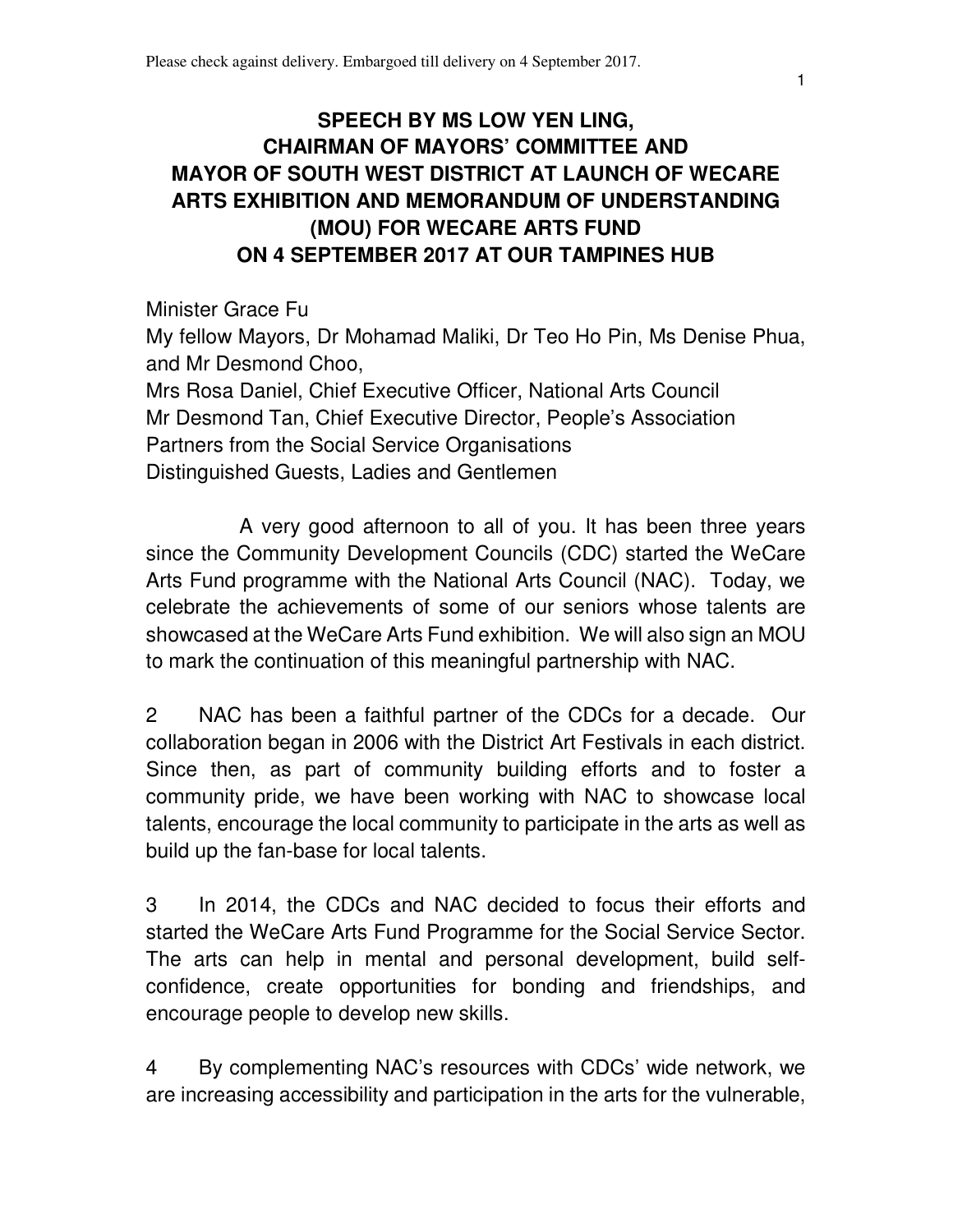especially the youth and elderly, in the social service sector. Through a wide range of arts projects from visual arts such as handicraft and painting to performing arts such as drumming, the youth and elderly are able to enrich their own lives and in the process, help themselves.

5 This three-year collaboration has created a total of 348 projects, engaged 171 unique Social Service Organisations, involved 91 artists and touched the lives of 8,375 residents. Judith, a 22 year old with Down Syndrome, is a beneficiary of the WeCare Arts Fund Programme. When rehearsals first started for **Nonsense**, a play about war and refugees under the WeCare Arts Fund programme, Judith was anxious and often could not participate in the practices. She had panic attacks and sometimes could not continue with the practices. Over time, with encouragement and support from her instructor and fellow participants, Judith overcame her fears and anxieties and went on to perform the play for two days at the Esplanade. She was also able to write an entire monologue reflecting her thoughts on the subject of war and refugees.

6 78-year-old Mdm Wong is another beneficiary of the WeCare Arts Fund Programme. A quiet person, Mdm Wong learnt how to play percussion instruments through the programme. Now she is more gregarious and enjoys entertaining fellow residents at the ElderCare Centre with her music. The music brings joy to Mdm Wong and also helps to uplift the spirit of others around her. The residents often sing along with her music, and the old songs bring back sweet and happy memories of their youth.

## **SG Cares @ CDC**

7 As part of SG Cares @ CDC, the CDCs are very happy to continue this strong partnership with NAC. The injection of \$1 million for two years into the WeCare Arts Fund programme will enliven the activities and lives of the residents, giving them greater opportunities to learn new skills, and opportunities to make new friends.

8 I urge more our local artists to step forward to join us in this meaningful Programme. Help us to develop new and interesting